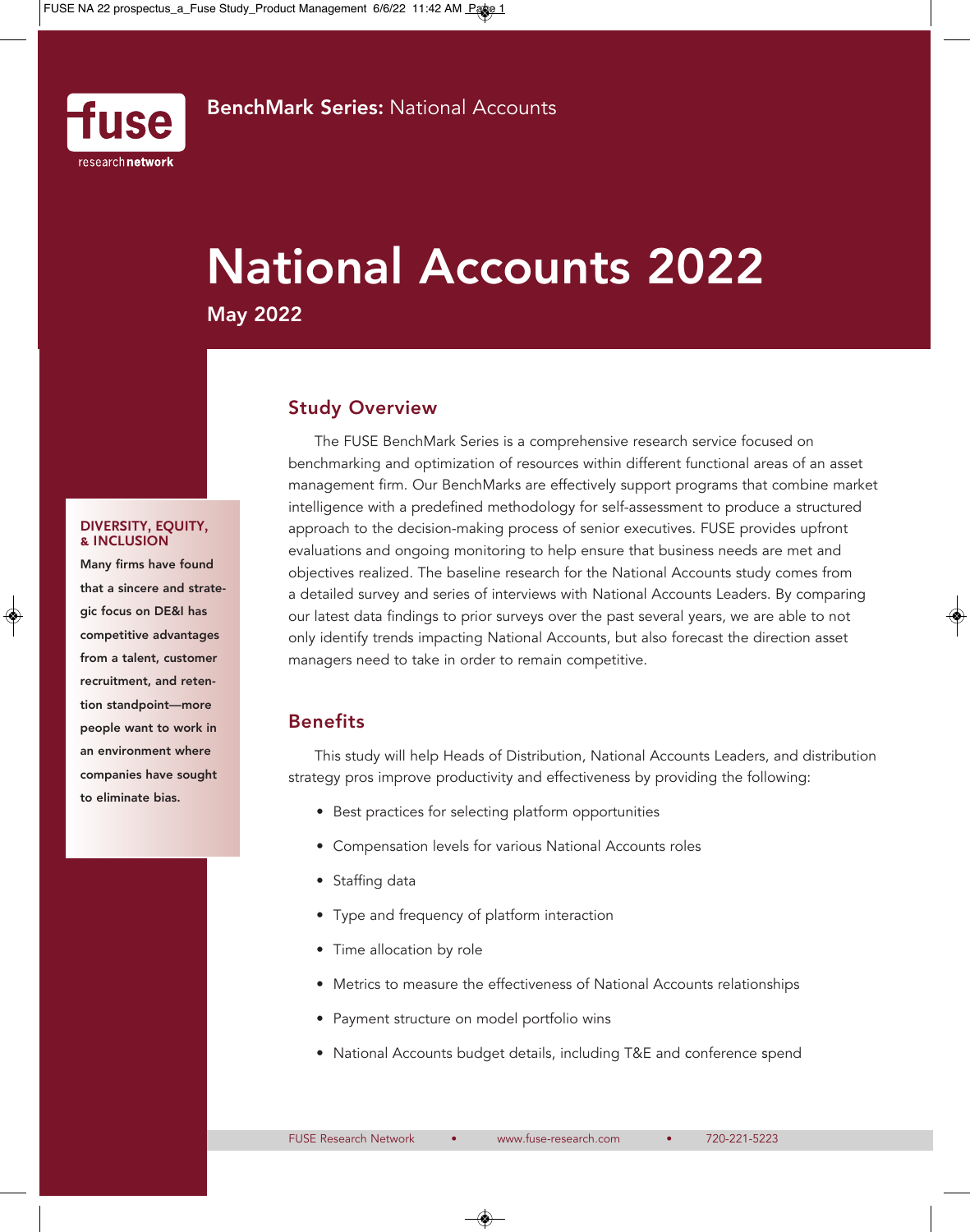

# **Table of Contents**

**ChApTEr ONE NATIONAL ACCOUNTS STAFFING TrENDS**

**ChApTEr TwO NATIONAL ACCOUNTS BUDGET TrENDS**

**ChApTEr ThrEE NATIONAL ACCOUNTS COMpENSATION TrENDS**

**ChApTEr FOUr NATIONAL ACCOUNTS TIME ALLOCATION**

**ChApTEr FIvE NATIONAL ACCOUNTS pLATFOrM EvALUATION AND SEGMENTATION**

**AppENDIx NATIONAL ACCOUNTS OrGANIZATIONAL STrUCTUrES**

# **There are more than 50 exhibits in the study, including:**

- Planned Staffing Changes over the Next 12 Months by Role
- Distribution of National Accounts Compensation
- Total T&E and Conference Spend by Firm Size (\$ Thousands)
- Payment Structure on Model Portfolio Wins
- Perspectives on a Hybrid Work Model: Pros & Cons of Virtual Communications
- Importance of Platform Selection Criteria for Asset Managers, 2017 2022

# **The Study provides Answers to These Questions:**

How have hiring trends shifted from past years?

What T&E budget levels are needed across firm sizes to properly service key distribution partners?

How can National Accounts Managers shape and impact an asset manager's platform selection decisions?

Does your firm's compensation structure align with the overall industry averages by role?

#### **DUE DILIGENCE SUPPORT**

**The largest percentage (45%) of firms continue to have National Accounts Managers perform due diligence, compared to 37% that employ dedicated analysts within the National Accounts unit and an additional 18% that have due diligence performed by an outside unit.**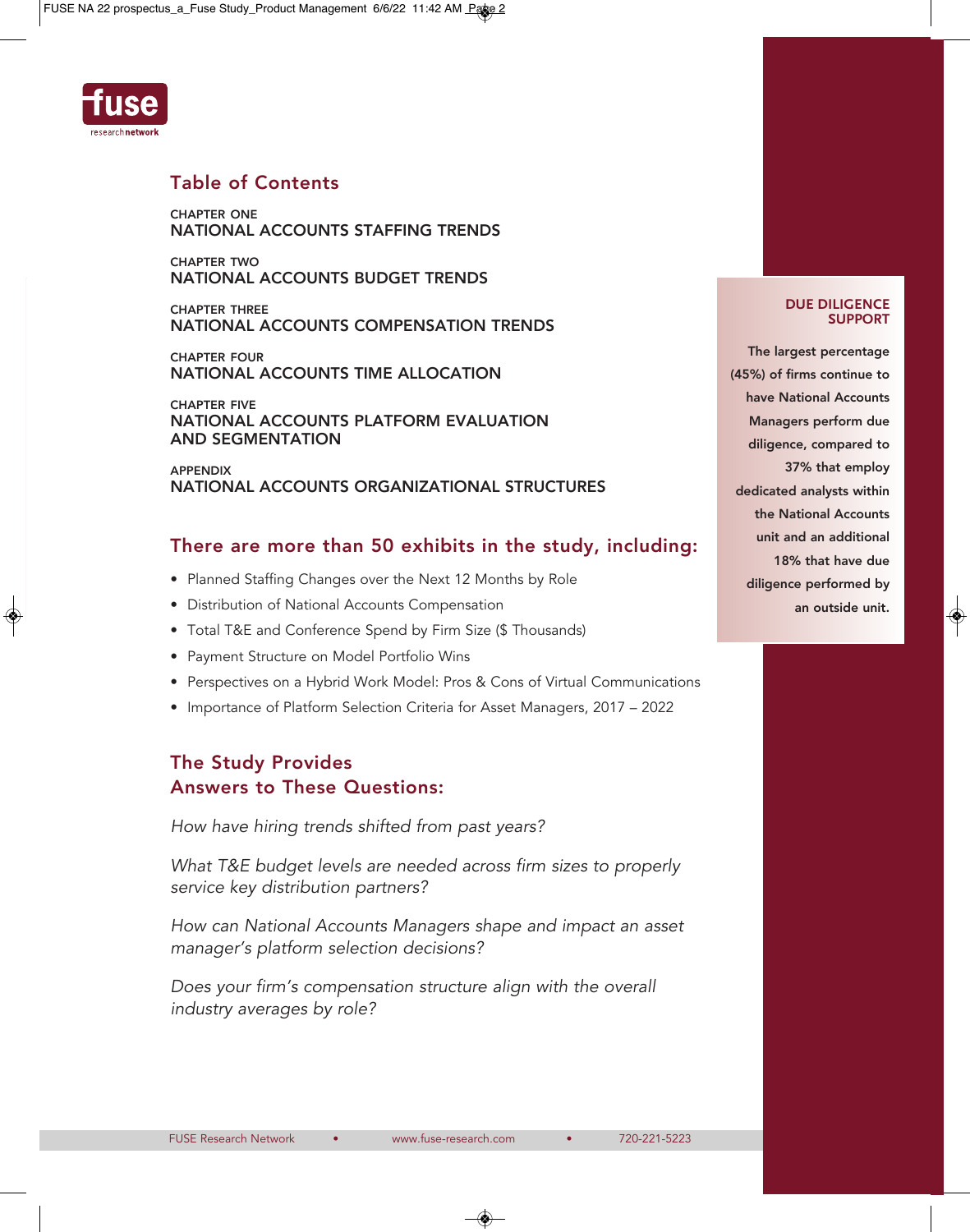

In which channels are National Accounts teams planning to increase coverage, and do they have the human and financial resources to do so?

# **...and many more that are crucial to the overall success of your National Accounts efforts.**

## **Study Excerpt on Training Areas for Staff Development**

National Accounts is a relationship function. The importance of having finely honed sales and client service skills cannot be underscored enough given that National Accounts Managers are interfacing with senior executives at distribution firms. Part of that relationship management is understanding a distributor's strategy, which, among other benefits, is essential in making sure it aligns with your organization's goals.

The focus on investment acumen and industry knowledge across all firms reinforces our position that having detailed product discussions and delivering a wide range of product and investment knowledge is a competitive necessity. This knowledge is essential to securing product placement, especially as distributors seek less-traditional strategies and broaden their offerings into multiple investment vehicles. Improving investment acumen is especially important these days for smaller managers as they catch up to Large and Mid-Sized peers.



### **Exhibit – Most Important Training Areas for Staff Development over the Next Two Years**

% Among Top Three Training Areas. Note: Negotiating skills, time management, and coaching skills were selected by less than 10% of respondents *Source:FUSE National Accounts Survey, 2022*